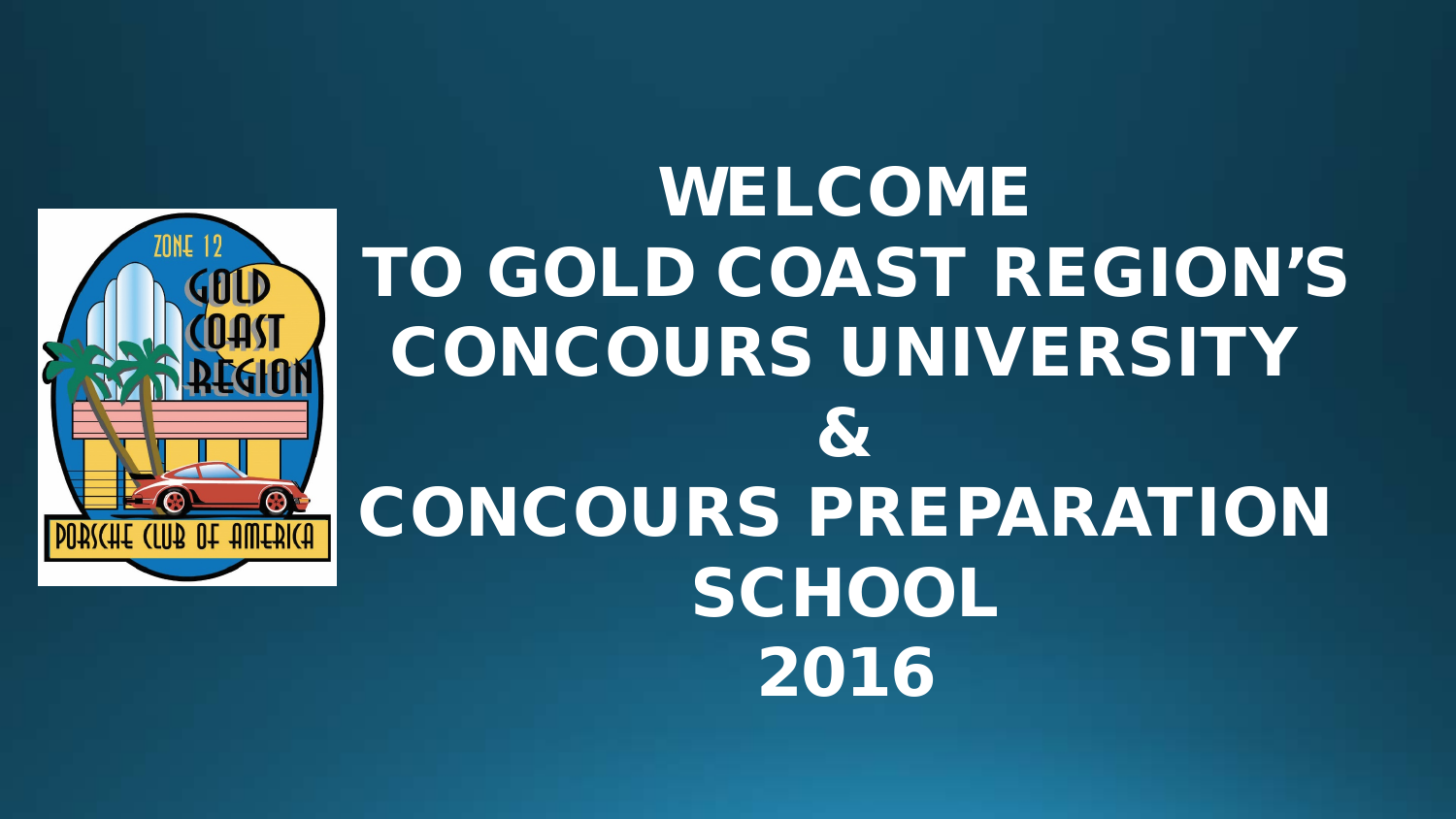# JUDGING GUIDES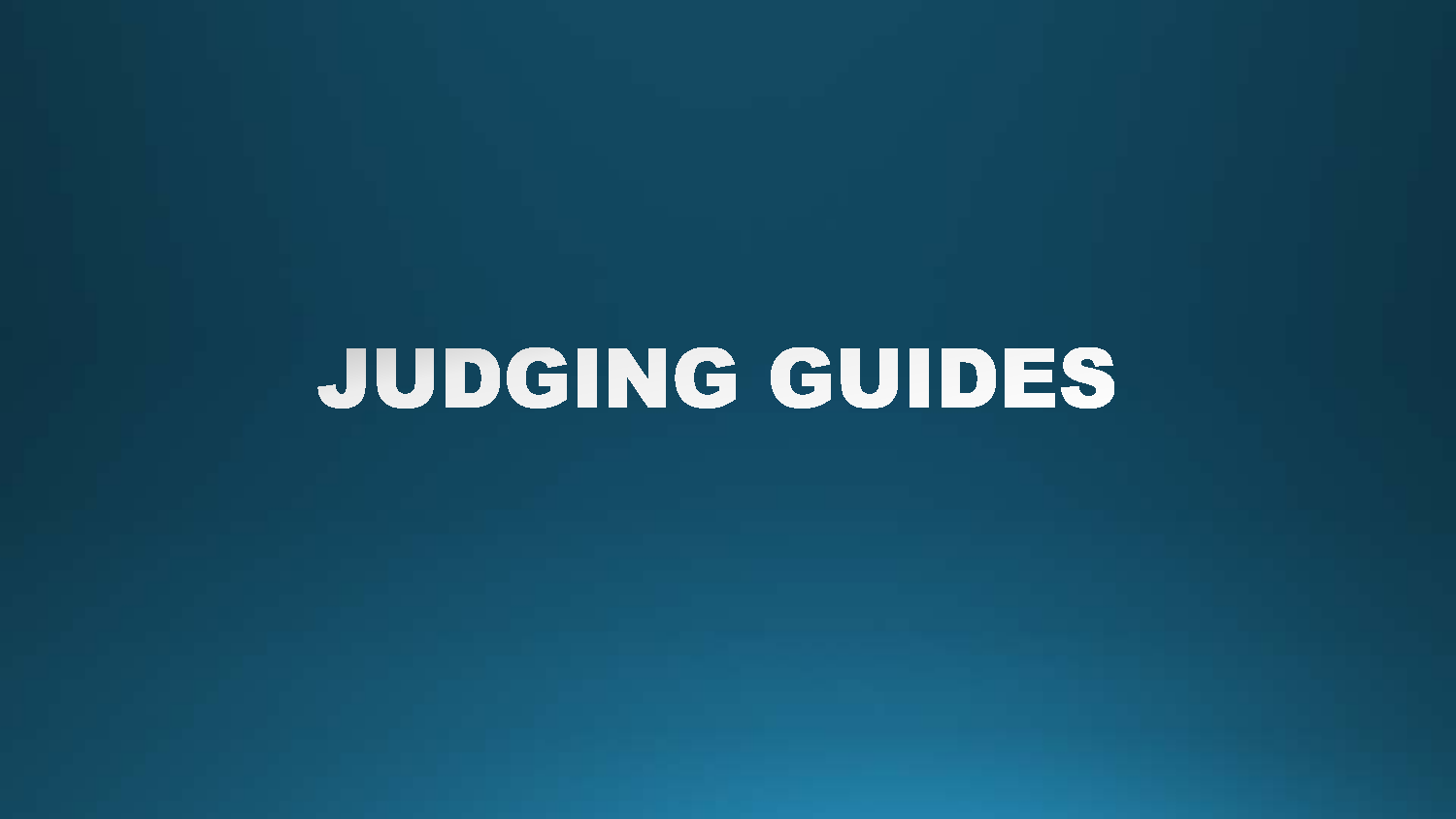## EXTERIOR JUDGING GUIDE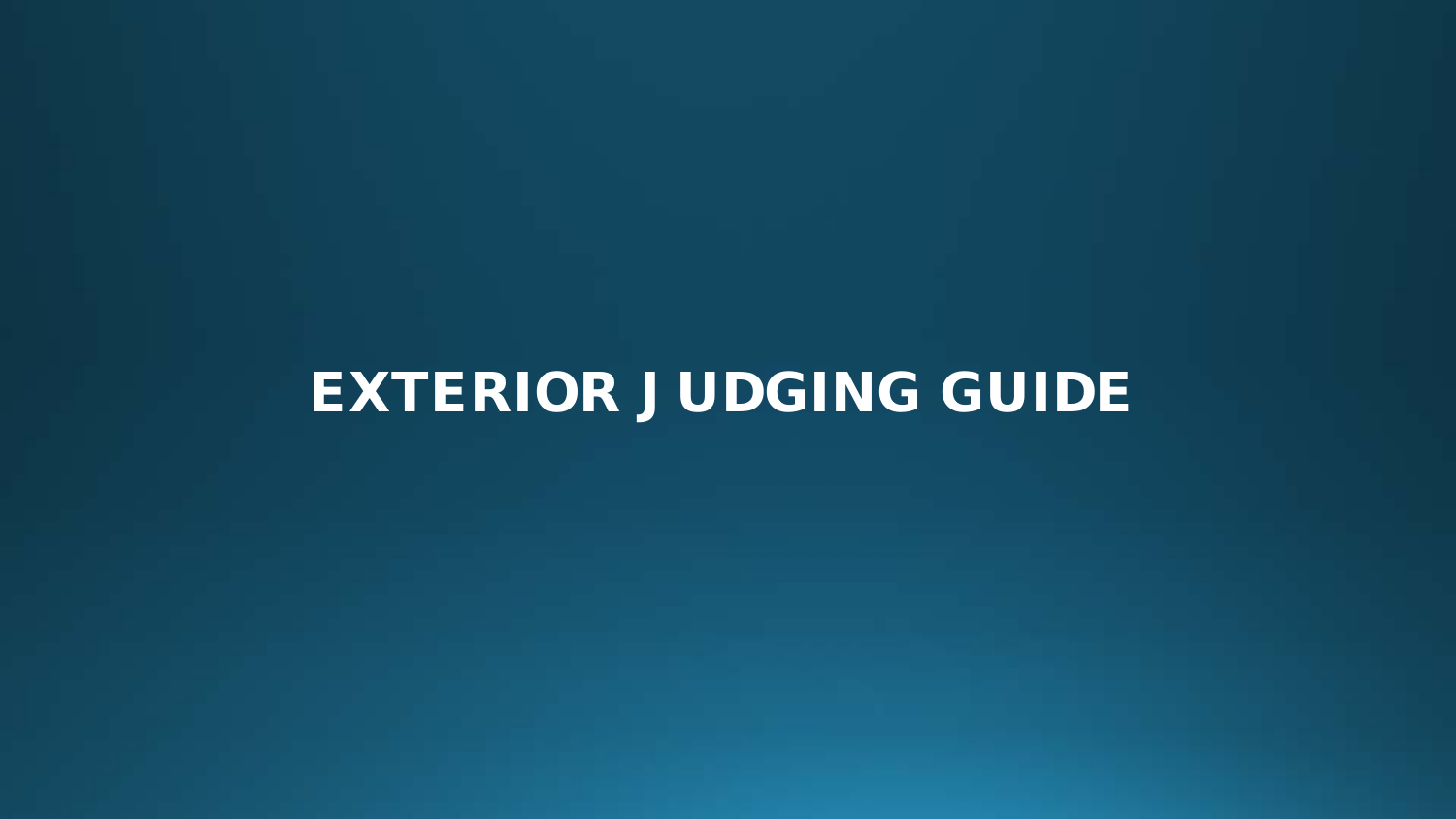## **COACHWORK**

#### · Judges will be looking for:

- Body panels general condition.
- Uniformity of gaps between body panels.
- Alignment between adjacent panels.
- Dents and creases.

#### • Exterior Paint

- Unrepaired paint chips.
- Poor paint matches.
- Dirt, wax smudges and residue.
- Any general paint defects.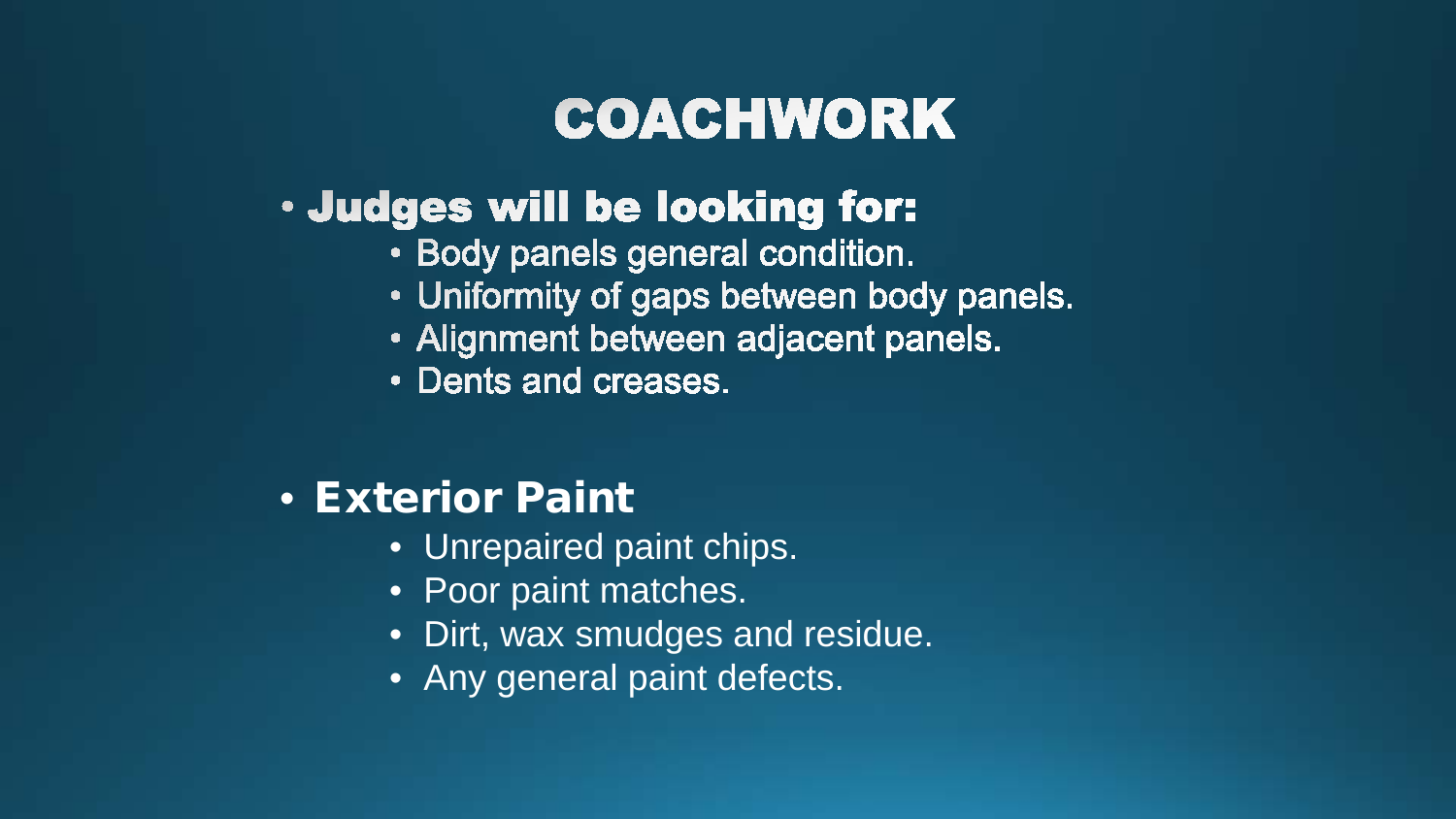## **GLASS SURFACES**

All exterior glass and other optical surfaces, including lights, mirrors and reflectors. Judges may look for:

- Smudges and fingerprints on glass.  $\bullet$
- Smudges on mirrors.  $\bullet$
- Insects and road debris on headlights.  $\bullet$
- Exhaust residue on rear reflectors and tail  $\bullet$ light lenses.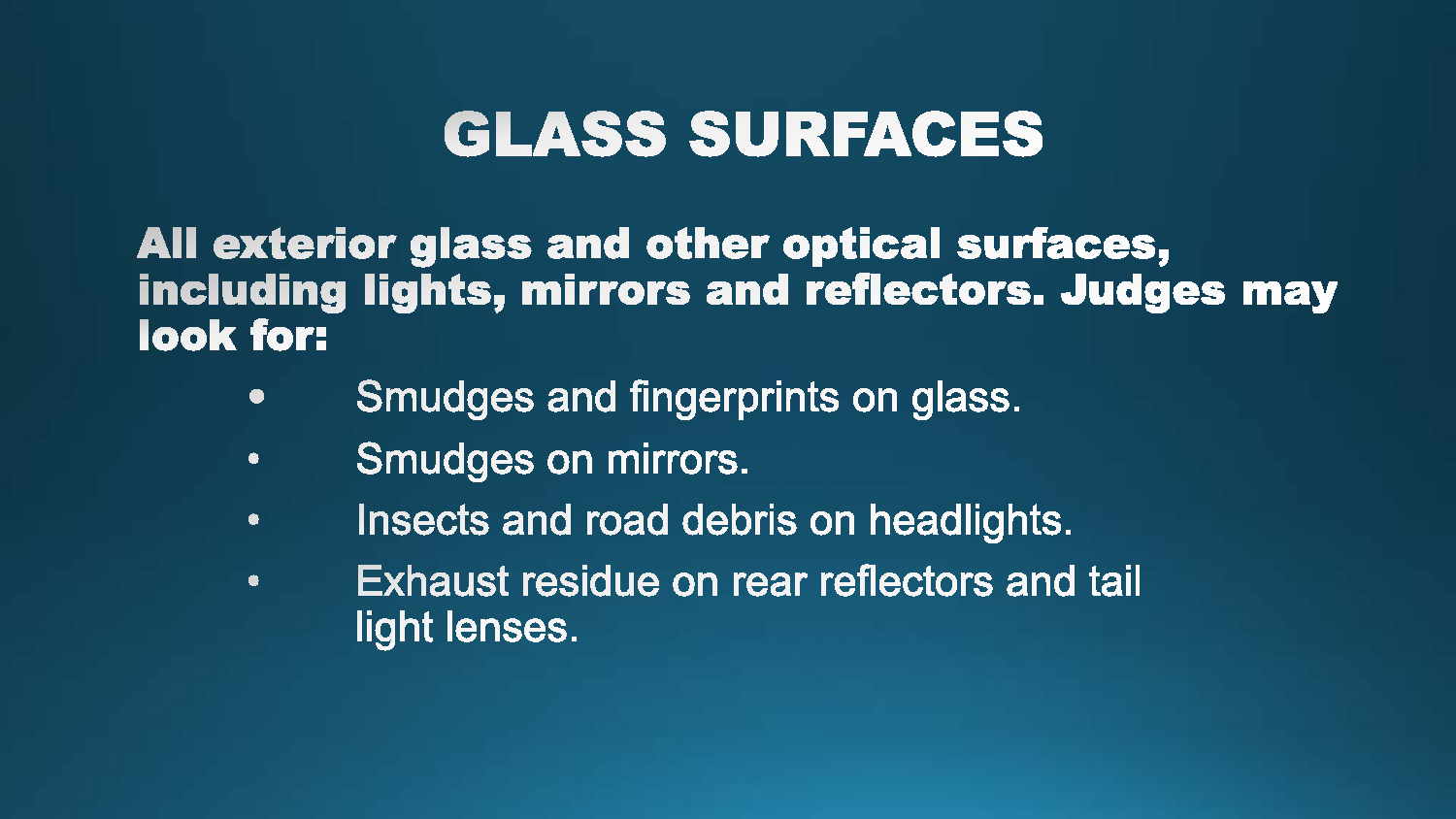## TRIM

#### **Metal and plastic trim, Judges may look for;**

- Pitting or defects in metal and plastic.
- Exhaust residue on rear bumper trim.
- Loose trim.
- Dirt in corners at junctions between different materials and structures such as metal, or plastic trim, and rubber trim, painted body panels or glass.
- Dirt in exterior door handles and locks.
- Dirt and exhaust residue on the outside of tailpipe and trim pieces.
- Inside of tailpipe is not considered.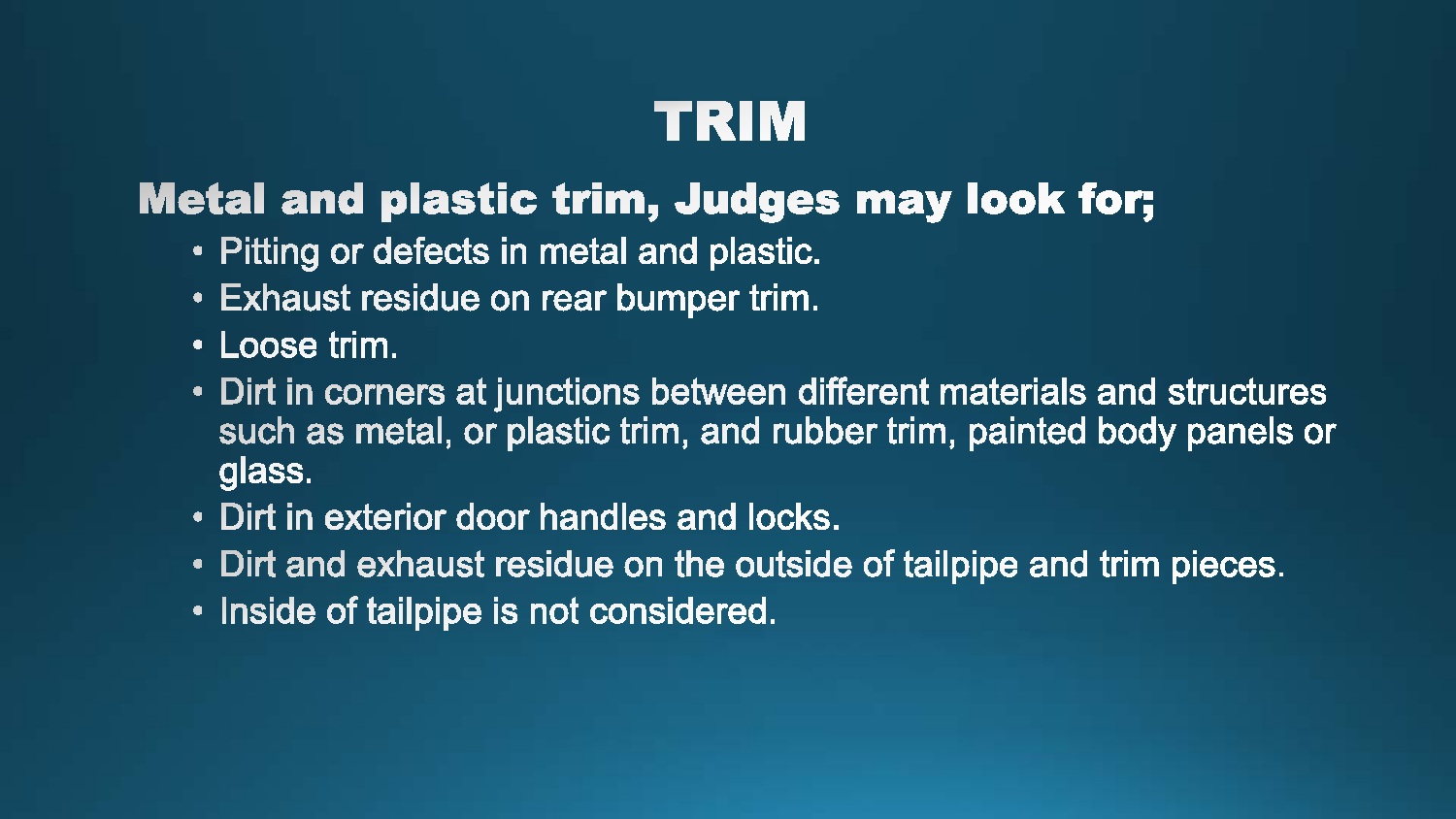## **RUBBER & BUMPERS**

#### . Rubber trim excluding bumpers

- Streaks, surface dirt and plasticizer
- Loose trim
- Dirt and insects in wiper blades or their mechanisms
- Dust and gravel between edges of rubber trim and body panels

#### **· Bumper assemblies**

- Exhaust residue around mounting holes for rear bumper guards and on rubber and plastic trim
- Dust and gravel between edges of rubber trim and bumper panels
- Plastic or rubber trim cracks, fading and streaks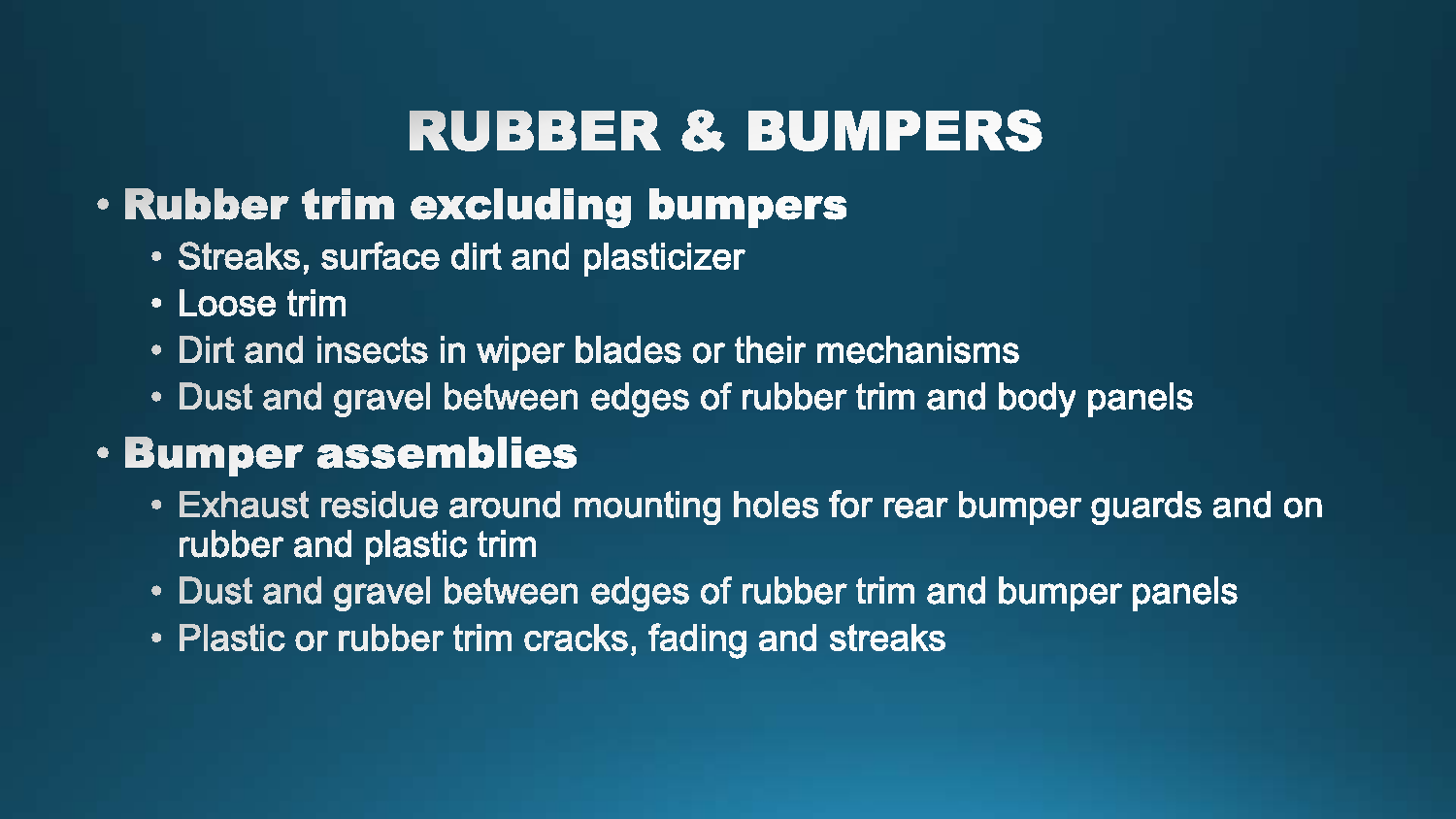#### **HUBCAPS & WHEELS**

#### **Hubcaps and outer surface of wheels and tires**

- Dirt around edges of rim and tire sidewall
- Dirt around valve stem and balancing weights
- Dirt and brake dust around lug nuts or bolts
- Dirt, tire dressing residue or excess rubber conditioner on outside tire sidewall
- Dirt or smudges on wheel rim surface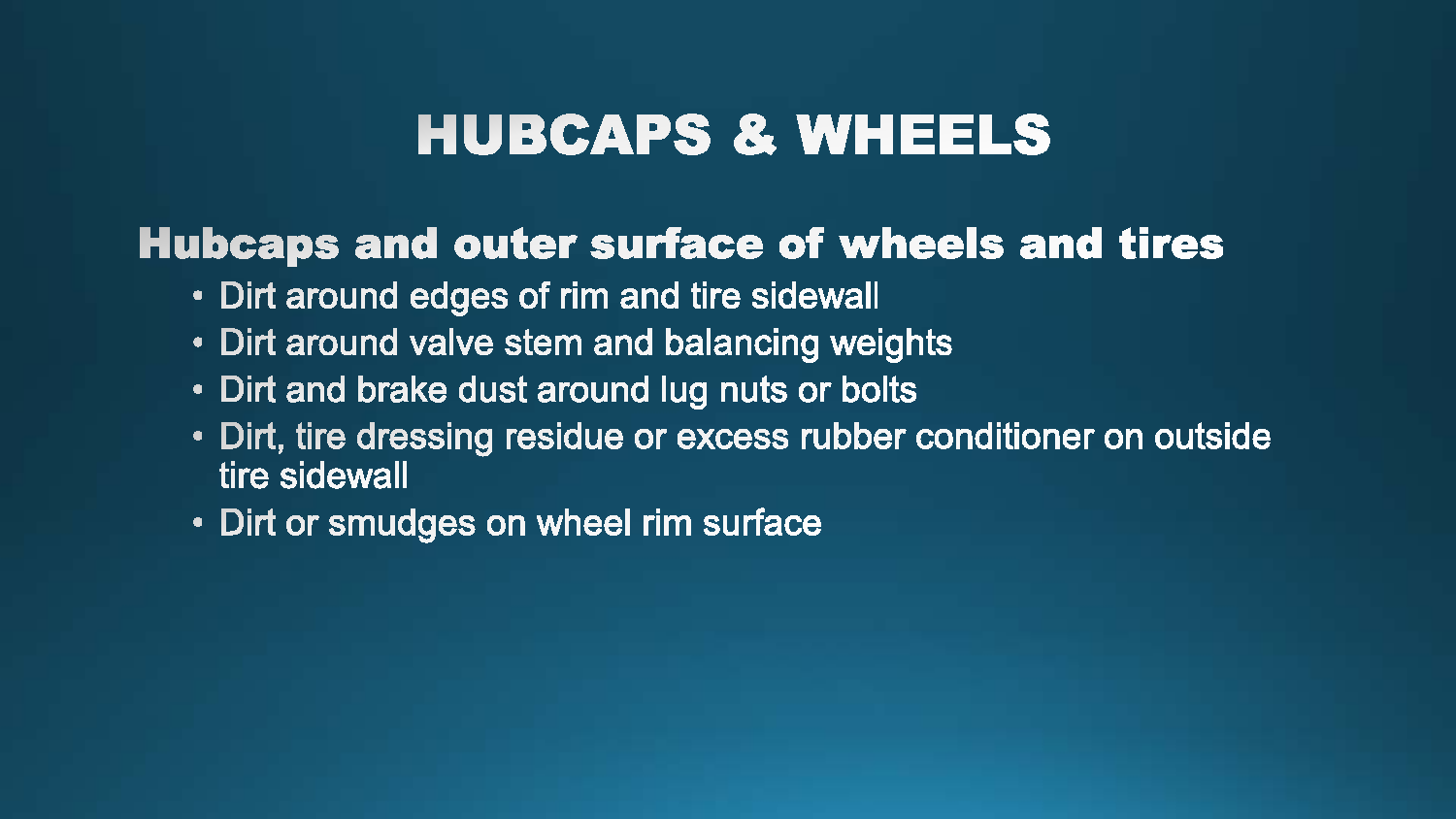## INTERIOR JUDGING GUIDE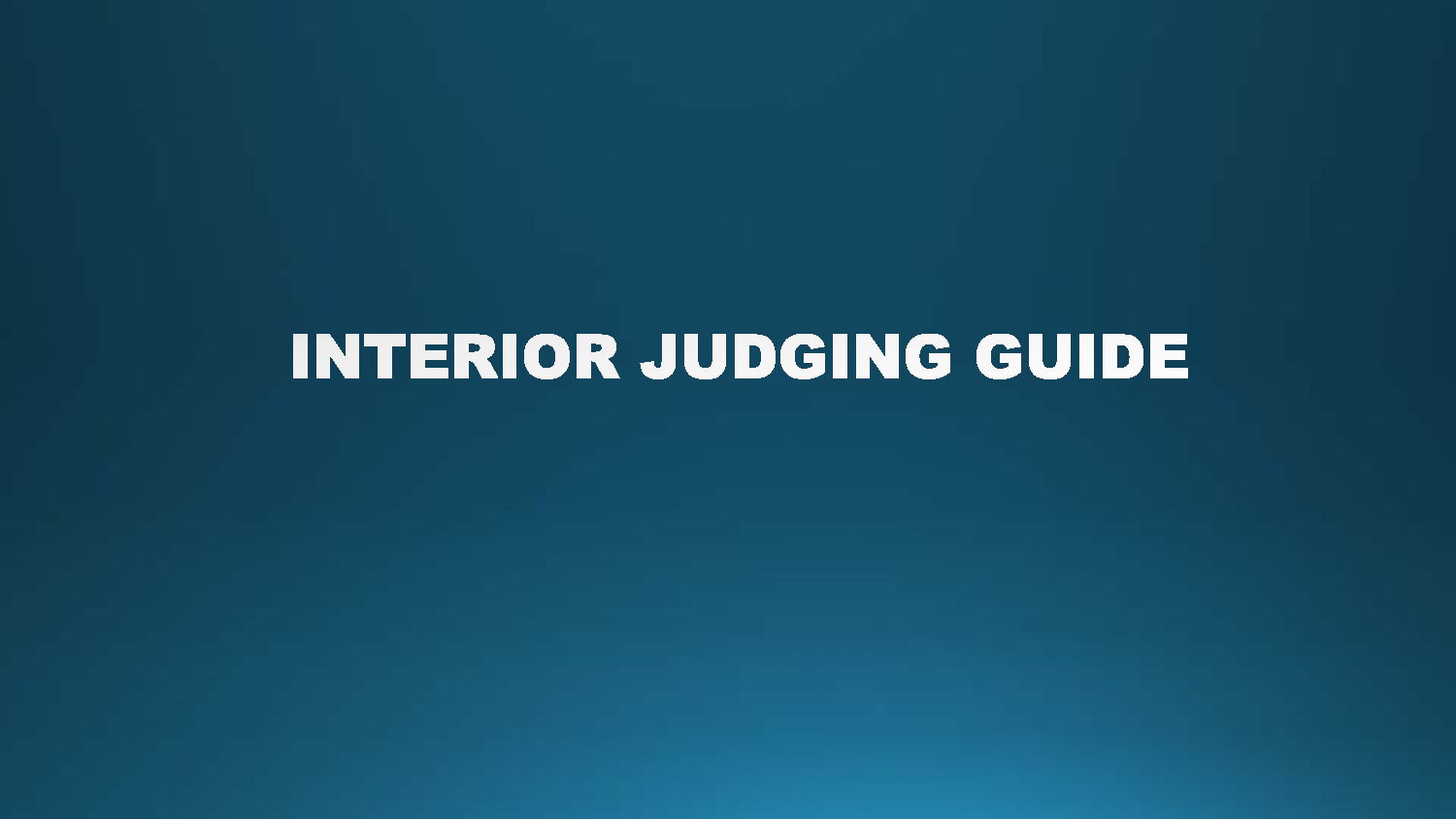

#### Seat, mechanism of seat and seatbelts

- Dirty seatbelts
- Dirt and grease in seatbelt latches, hinges and seat rails
- Paint or finish flaws on seat hinges
- Dirt and debris in seat upholstery folds
- Dirt and dust inside covers over seatbelt reels
- Flaws and stains in seat upholstery (except age appropriate wear).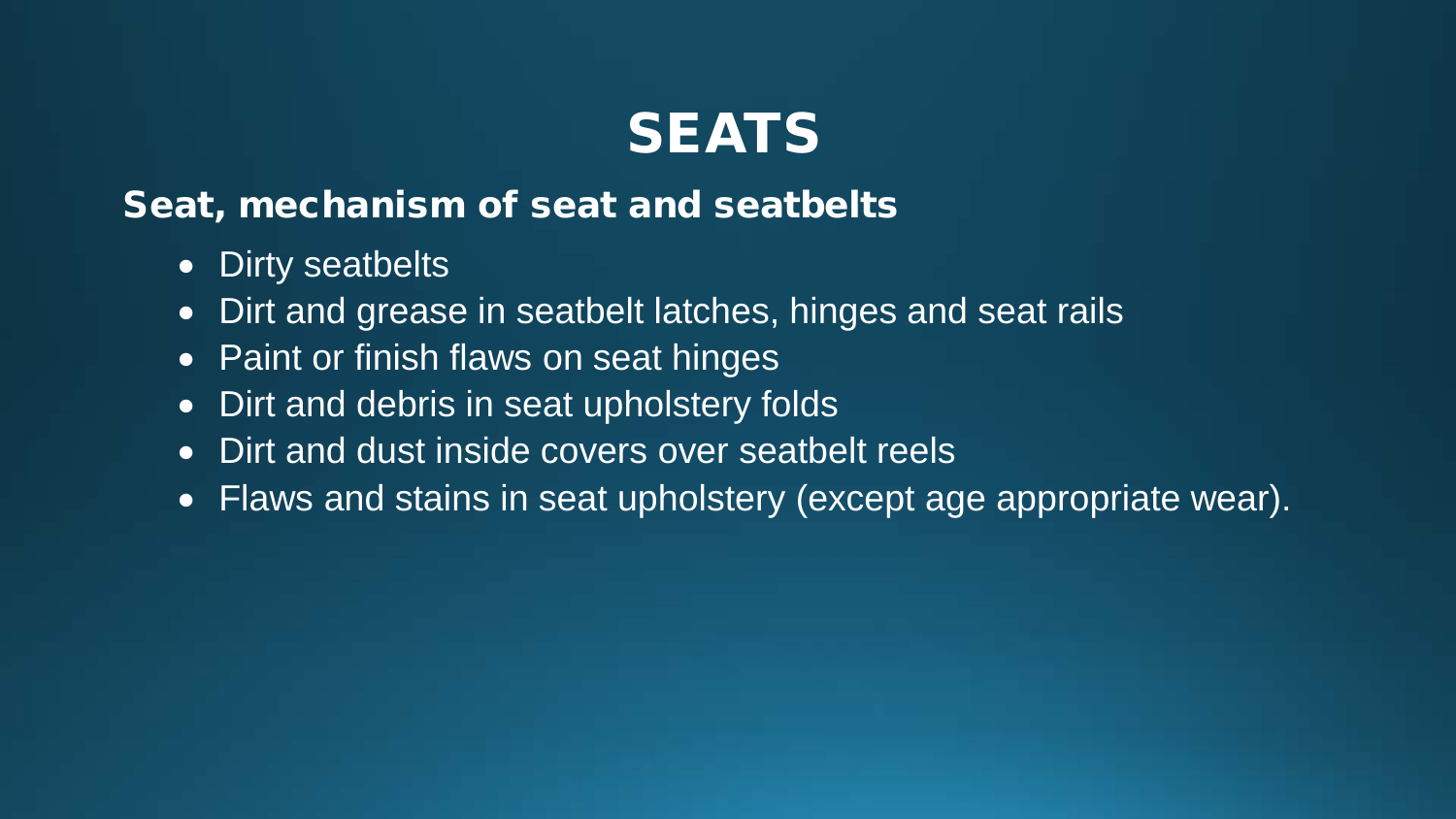## UPHOLSTERY

#### Upholstery of door panels, side panels and headliners

- Headliner stains, dirt and tears
- Dirt around door handles and window cranks
- Flaws or stains on door and side panels
- Sun visor dirt or defects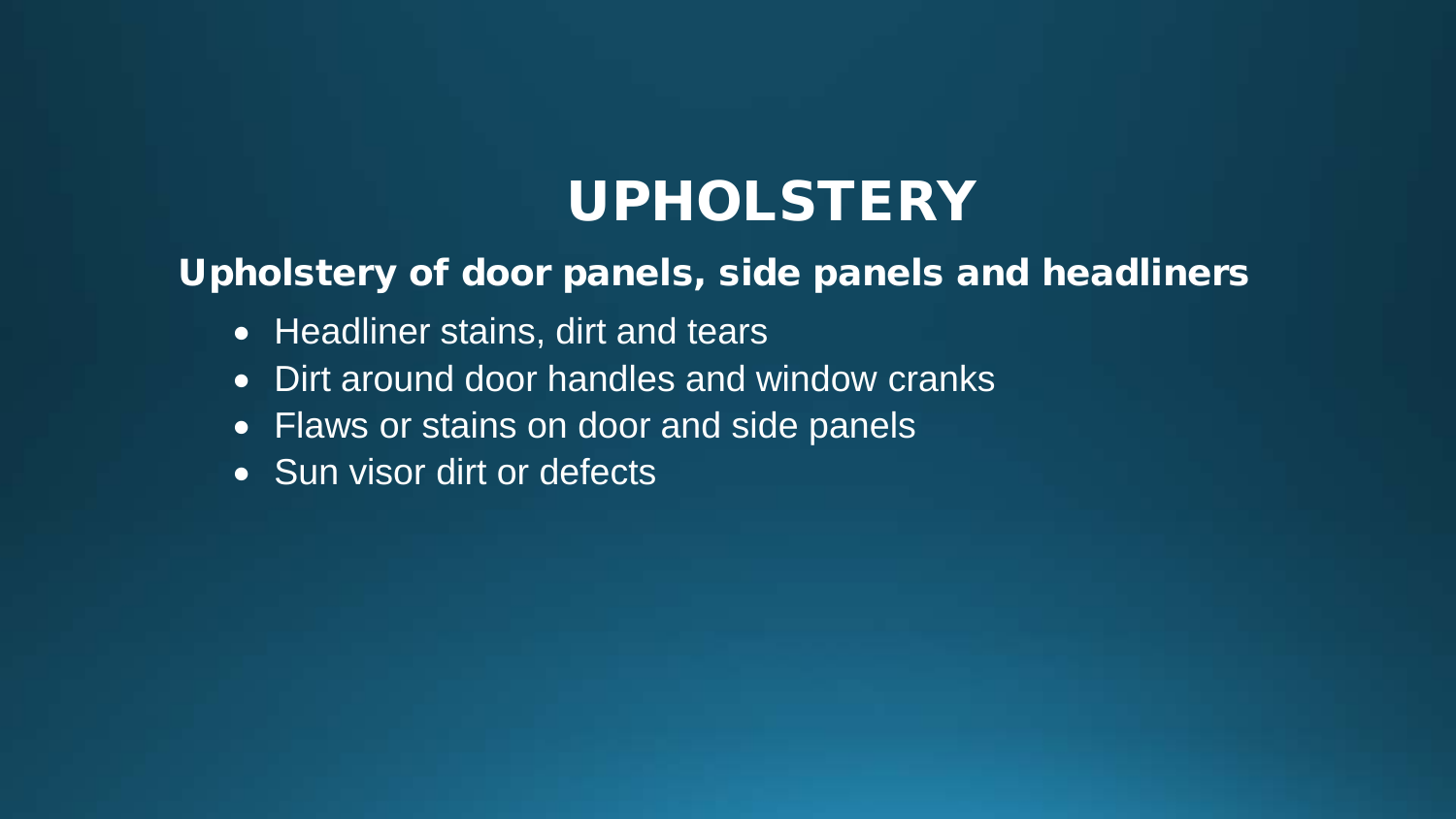## CARPETING

Carpeting and floor coverings, including the surfaces under floor mats.

- Dirt, stains and lint on carpeting
- Dirt or lint on floor panels under carpets and dirt on piping around carpet edges.

## DOOR AND STORAGE COMPARTMENTS

#### Interior of door compartments and pockets

- Storage compartments such as glove box, along with factory supplied documentation
- Any objects, such as pencils, pens or registration certificates, other than those supplied with the vehicle should be removed.
- Dirt and lint inside storage areas
- Dirt in exterior door handles and locks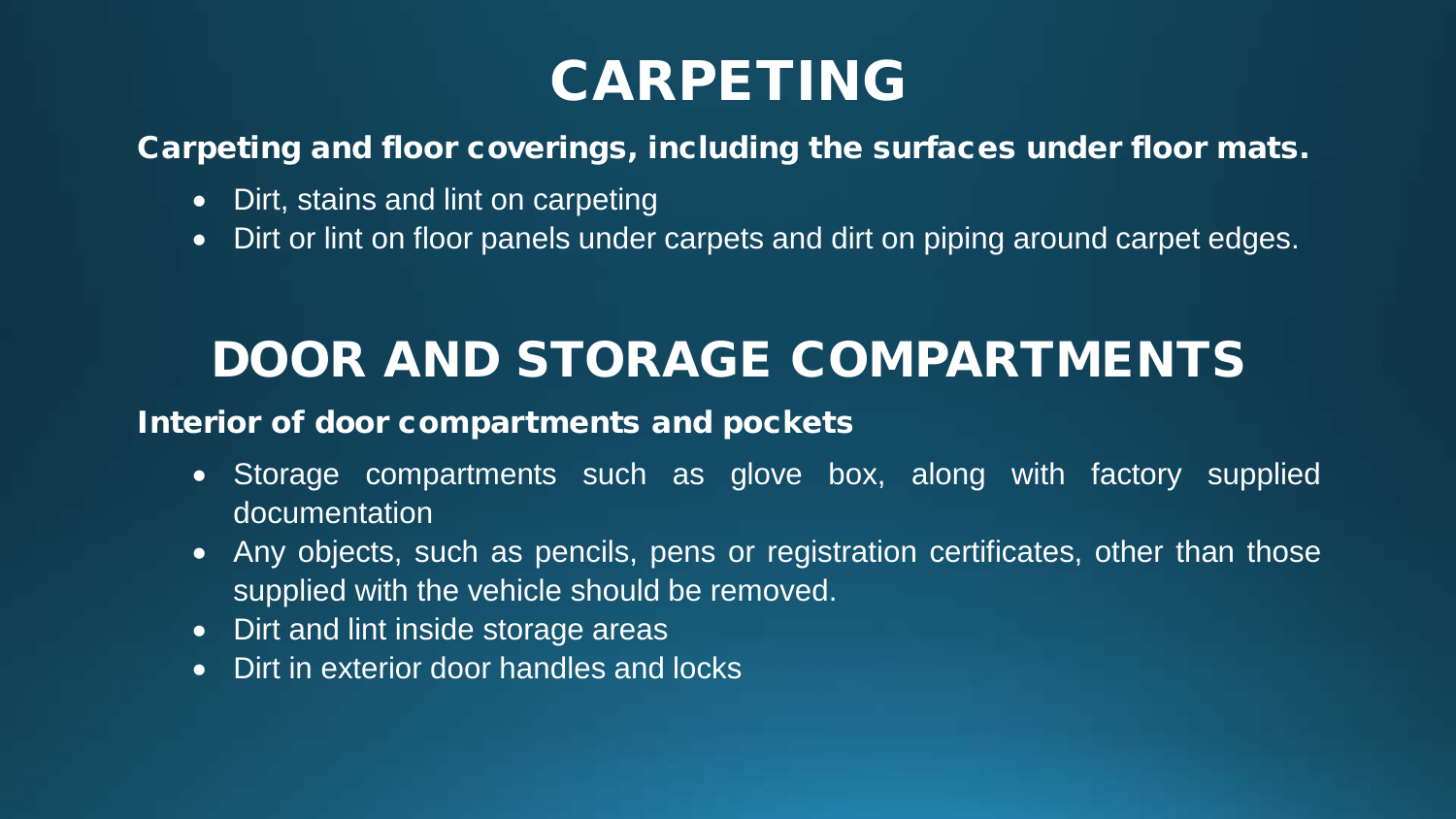## DASHBOARD

Dashboard including steering wheel, instruments and underside of dashboard down to floor, center console and driver's controls.

- Dirt and dust around instrument bezels
- Smudges on instrument glass
- Dirt and ashes on cigarette lighter element and in ashtray
- Dirt on clutch, brake and accelerator pedals and linkage, including the back surface of pedals
- Dirt, dust or other flaws on center console
- Dirt or flaws on shift tower, handbrake lever, or any other console, or floor mounted driver's controls, along with their boots
- Dust around the steering column
- Dirt and dust around turn signal and wiper switches
- Dirt and dust on and around air vents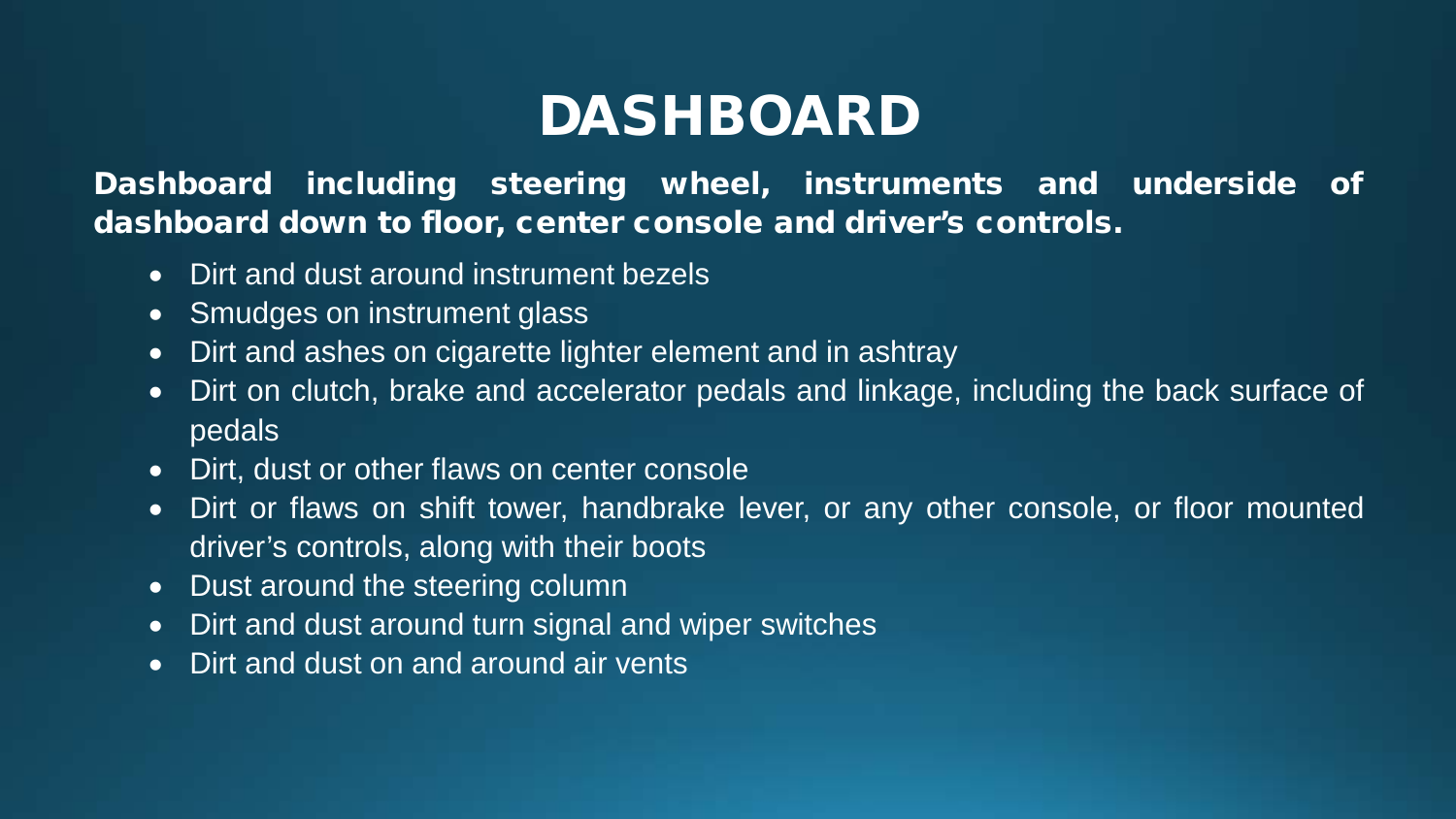## Interior Glass

#### Interior glass, lights and mirrors

- Smudges on interior surfaces of windows
- Smudges on interior mirror surfaces
- Lint on window frame liners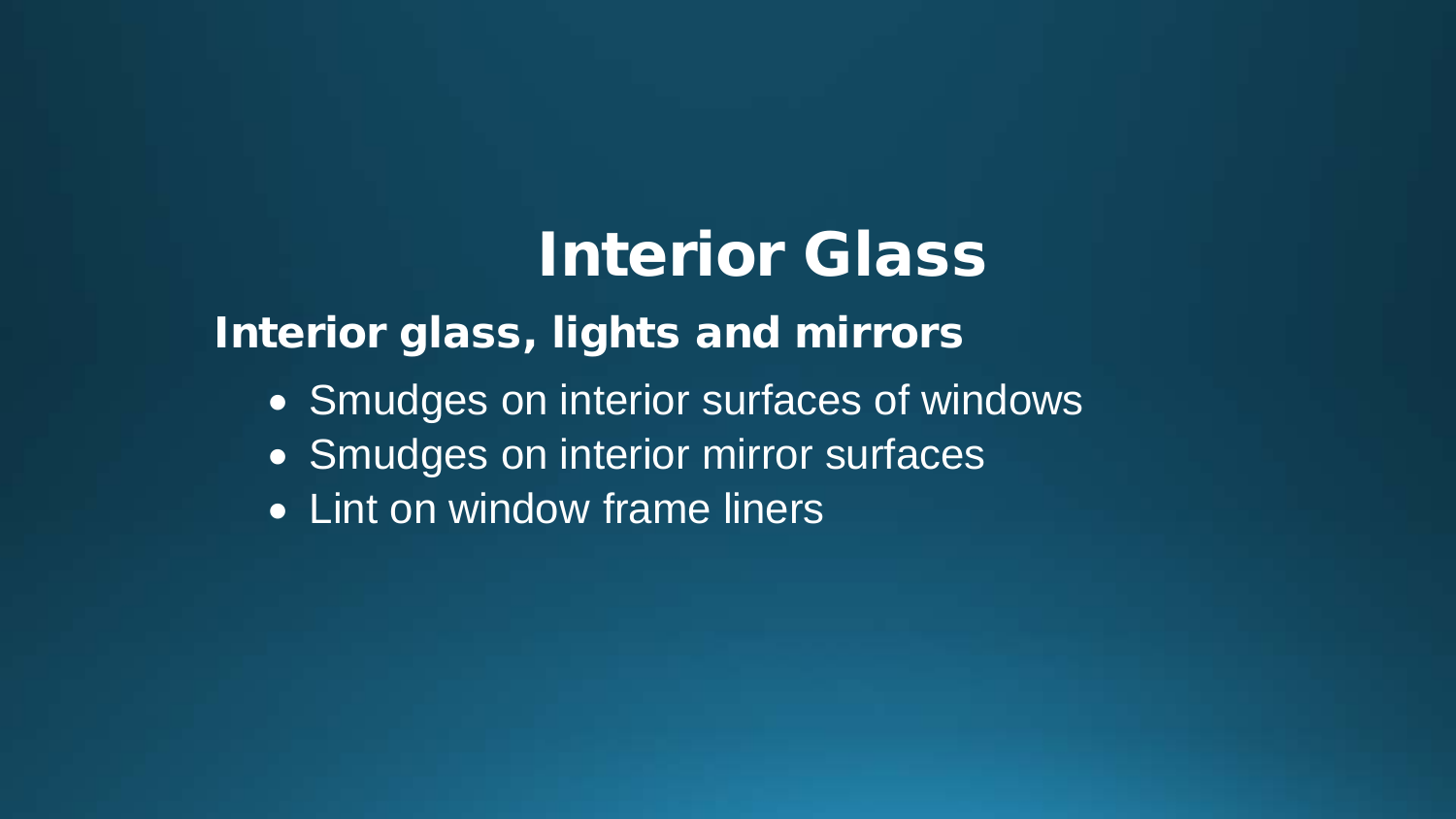## DOOR JAMBS

Door jambs, door hinges and stops, rubber chases and fresh air vents if present

- Grease and dirt in door hinges, door latches and door stops
- Dirt and dust on and around air vents
- Dirt streaks and other defects in weather stripping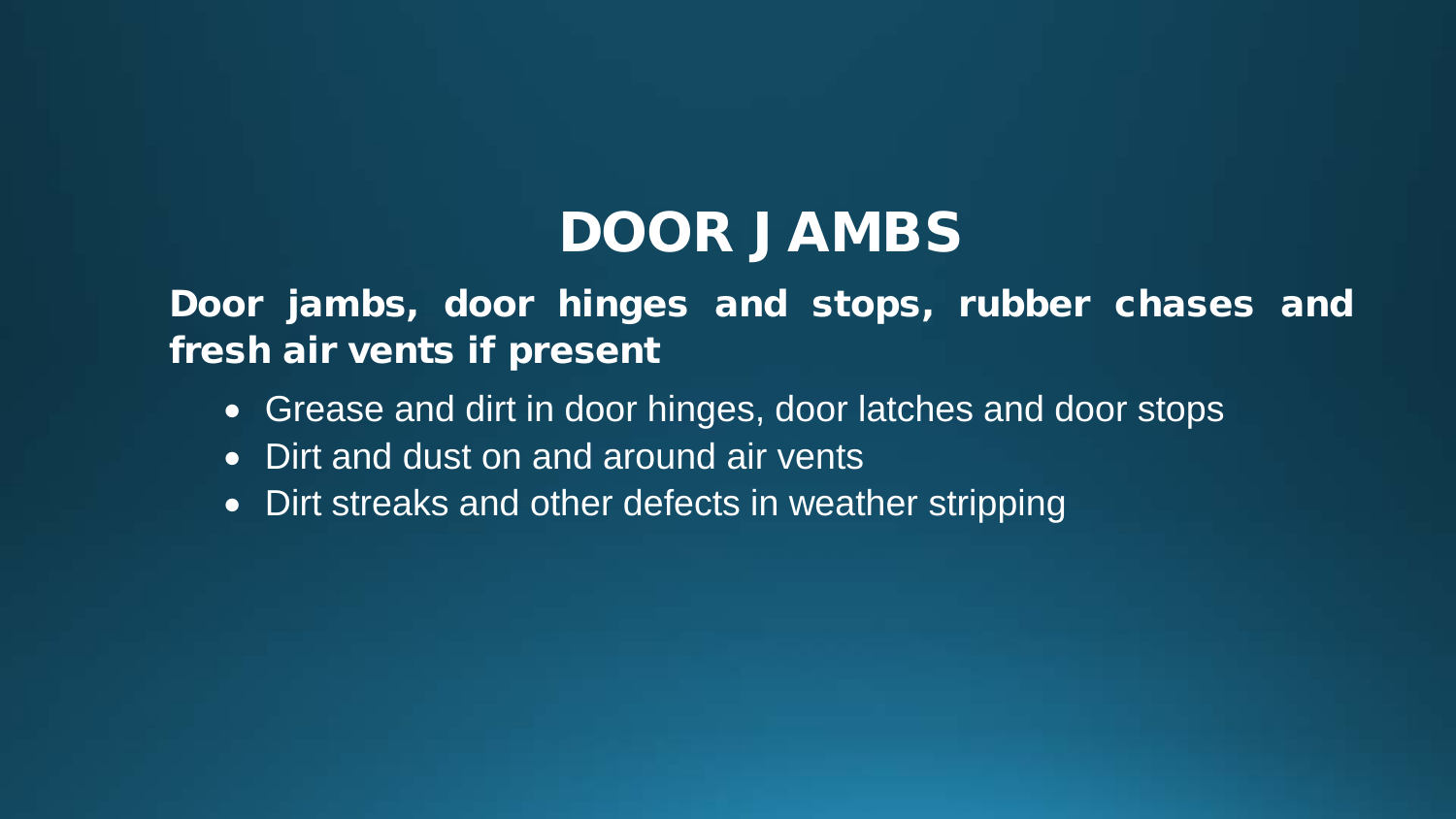## STORAGE JUDGING GUIDE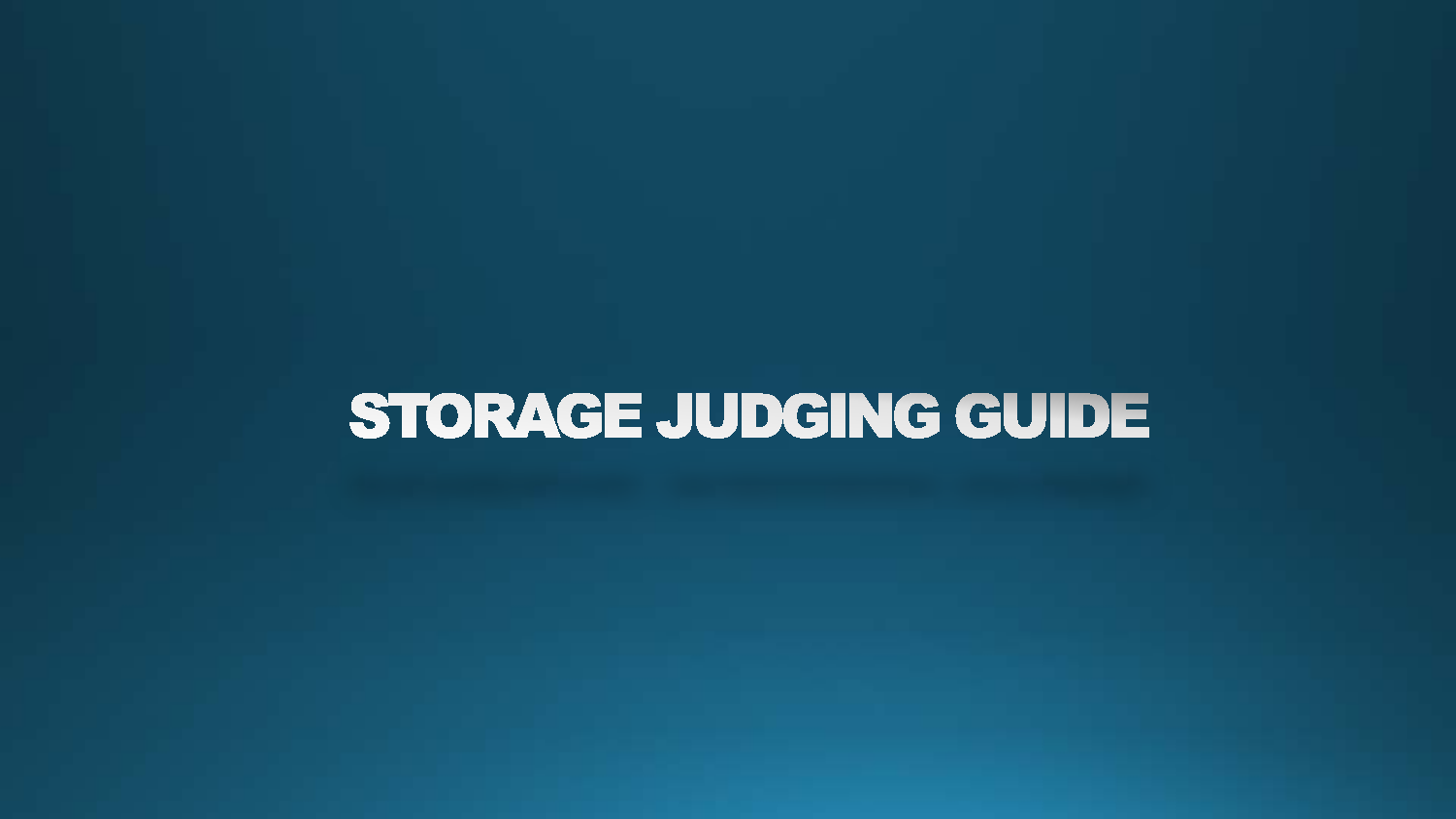## STORAGE (TRUNK)

Storage compartment(s) walls, including condition of paint and side covering.

- Significant damage to paint on floor and side walls of compartment (making allowances for the fact that the finish of this area as supplied by the factory may not be up to the standards set by the exposed painted surfaces elsewhere on the car).
- Lint and dirt on side wall carpeting.
- Tears and defects in side wall carpeting.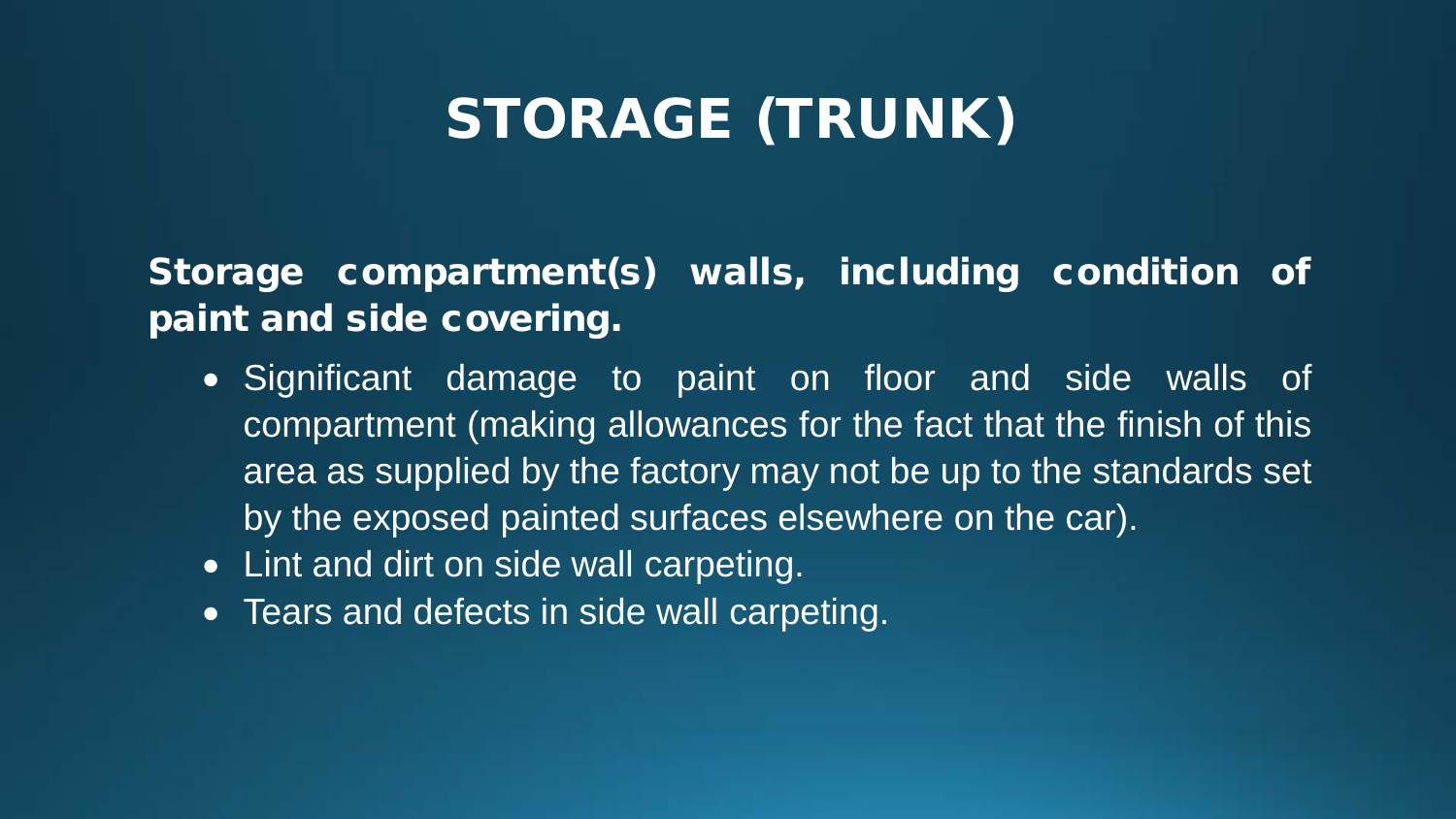#### UNDERSIDE OF COMPARTMENT LID

Underside of compartment lid(s) including latches, hinges and rubber molding, along with its (their) mating surfaces.

- Scratches, chips and defects on paint on underside of deck lid.
- Dirt and grease in hinges and latch mechanism
- Dirt around weather stripping
- Defects in weather stripping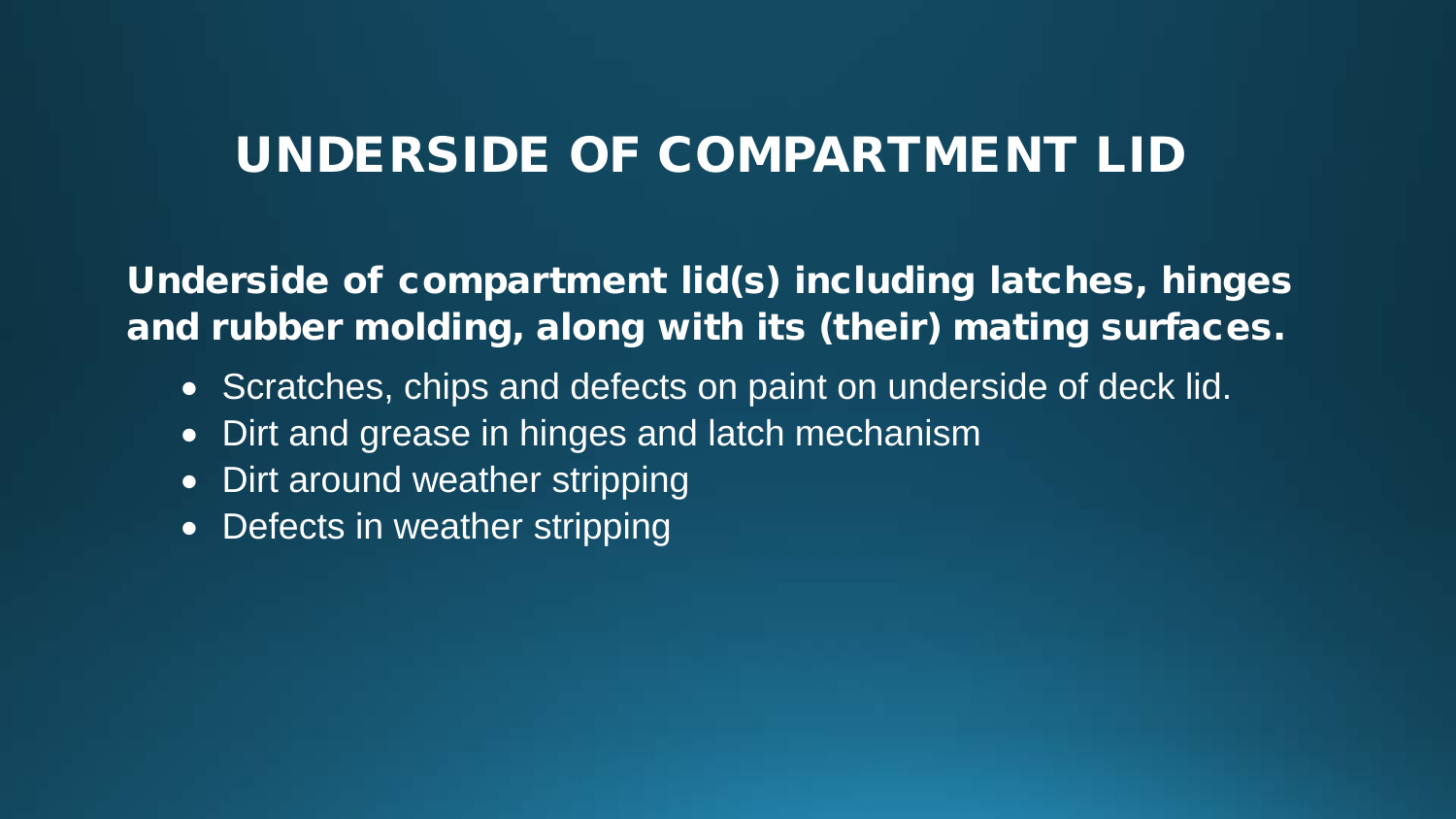#### STORAGE COMPARTMENT FLOOR COVERING

Carpeting and floor covering, including surfaces under floor mats

- Dirt, stains and lint on carpets
- Significant damage to the surface under the carpets and floor mats
- Dirt or lint on floor panels under carpets and dirt on piping around carpet edges

#### WINDSHIELD WASHER EQUIPMENT

Windshield washer container and pump and battery, regardless of their physical location on car

- Dirt and corrosion around washer container and pump
- Dirt around outside of battery
- Dirt and corrosion on battery terminal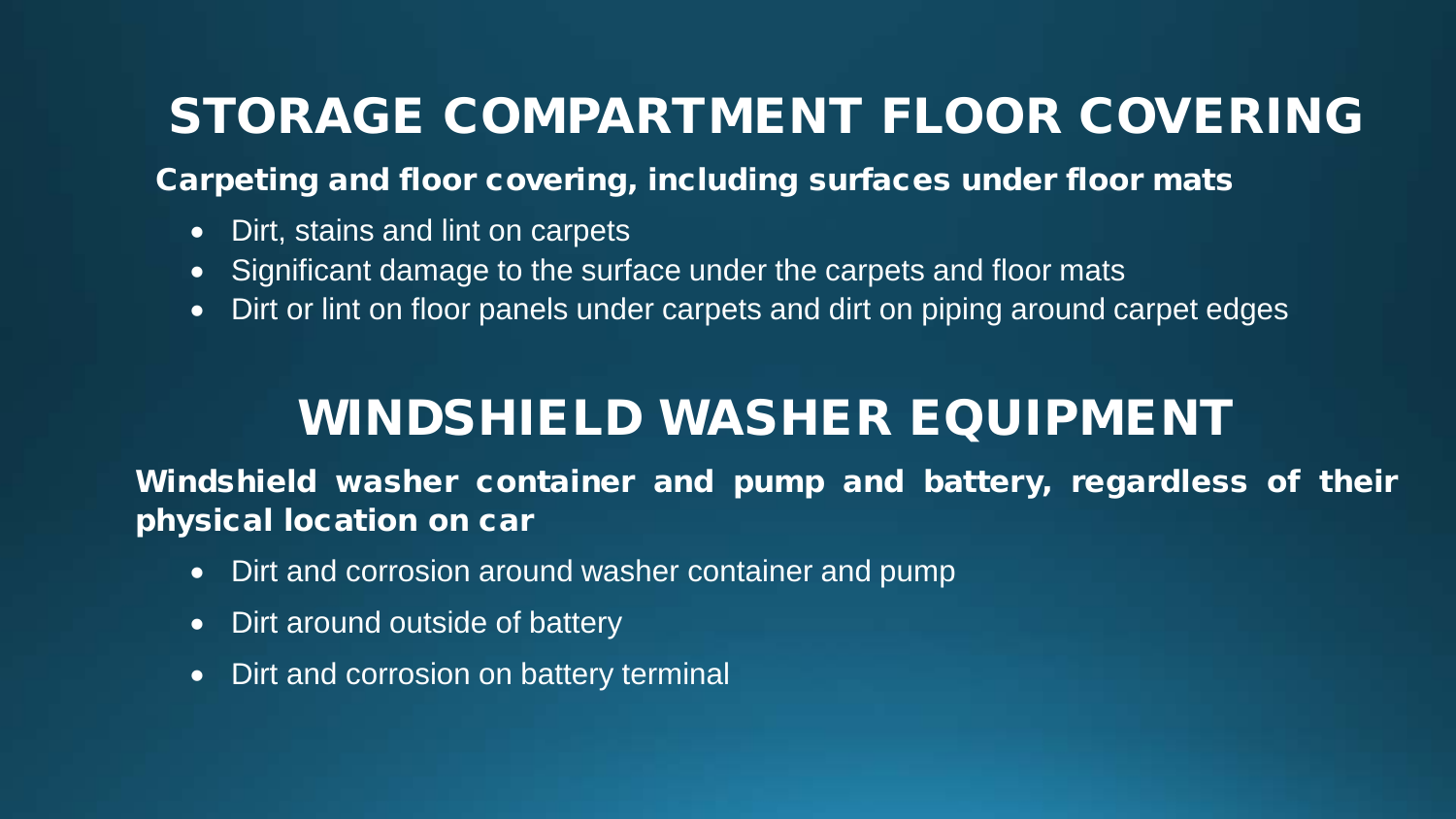#### Toolkit and tools, jack, spare tire

Toolkit and tools, jack, spare tire and mount if present, air pump if present

- Presence of tool kit
- Dirt and corrosion on tools
- Dirt or discoloration of tool kit pouch.
- Dirt, grease or corrosion in jack
- Dirt or plasticizer residue on spare tire (all surfaces).
- Dirt and smudges on spare tire rim.
- Dirt in spare tire pump (this must be present if the car has a space saver spare).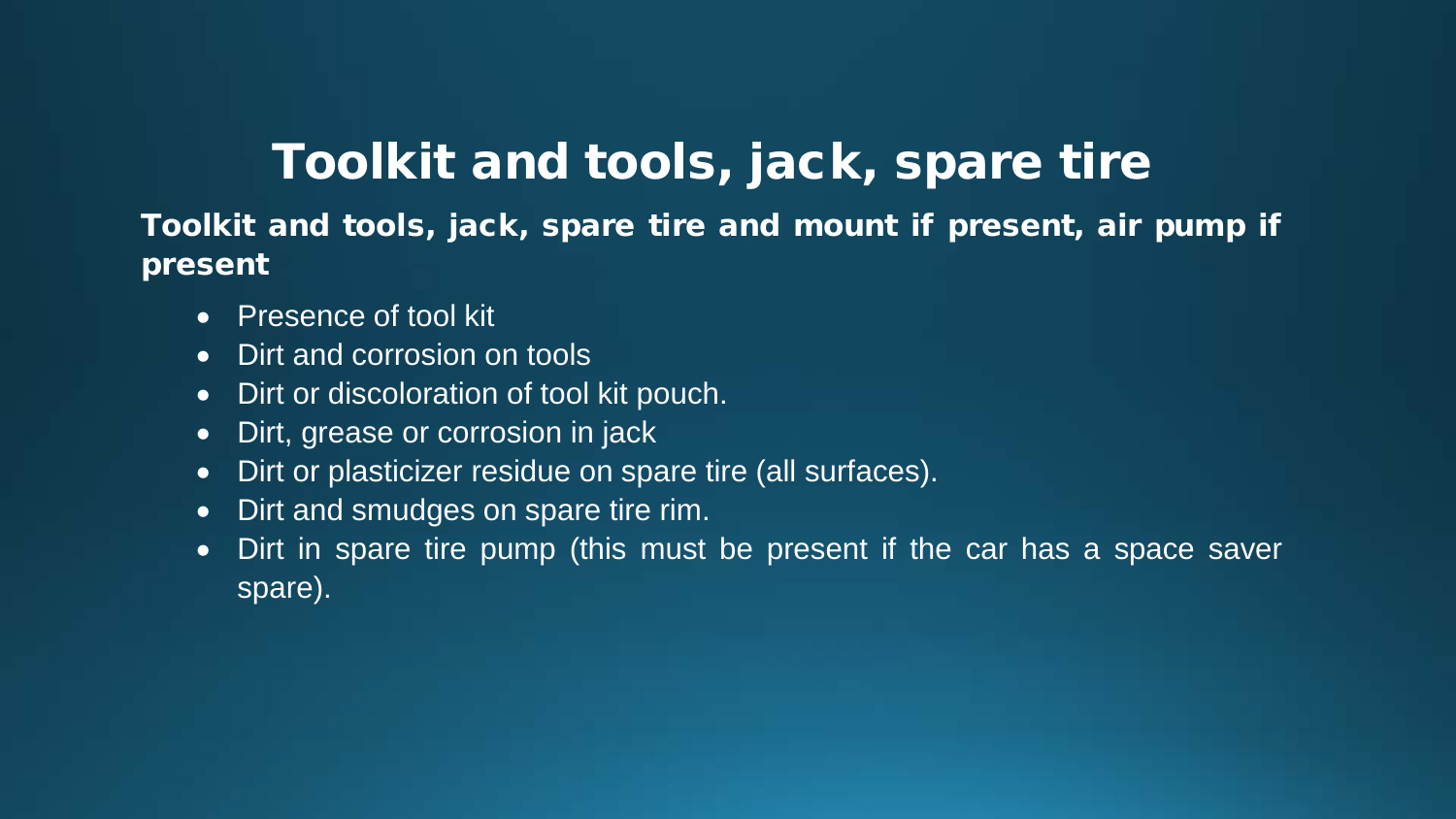## ENGINE JUDGING GUIDE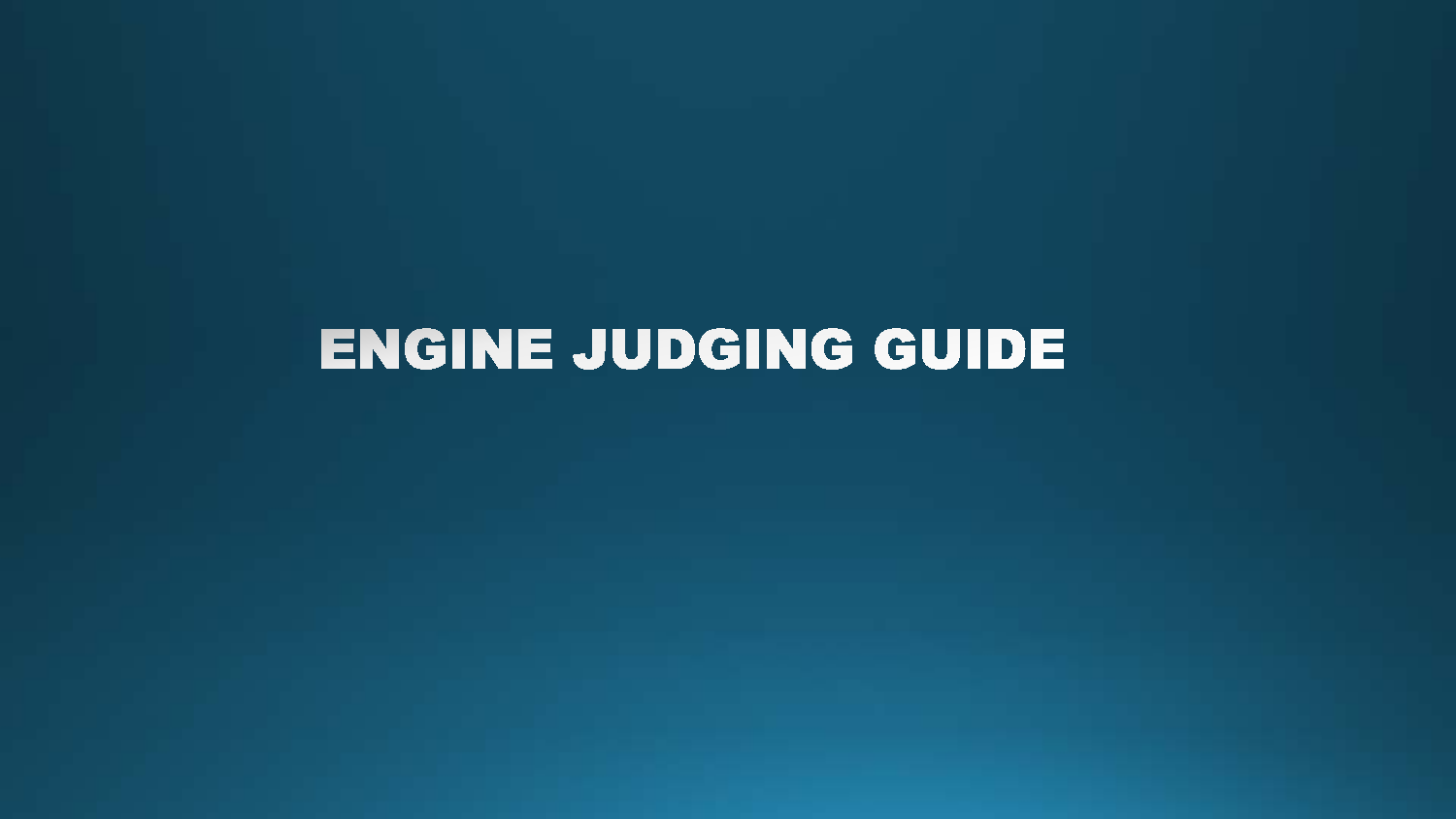

#### **Engine, engine driven devices and all belts**

- Dirt, oil and grease on engine, especially around thermostats, pressure and temperature senders and around fittings for line and hoses
- Grease or dirt on throttle linkage
- Dirt around air cleaner housing, in air intake and around fuel injection components
- Dirt on fan, alternator, pump and compressor pulleys, including back surface
- Dirt on belts
- Oil and dirt around cam chain covers
- Oil and dirt around distributer drive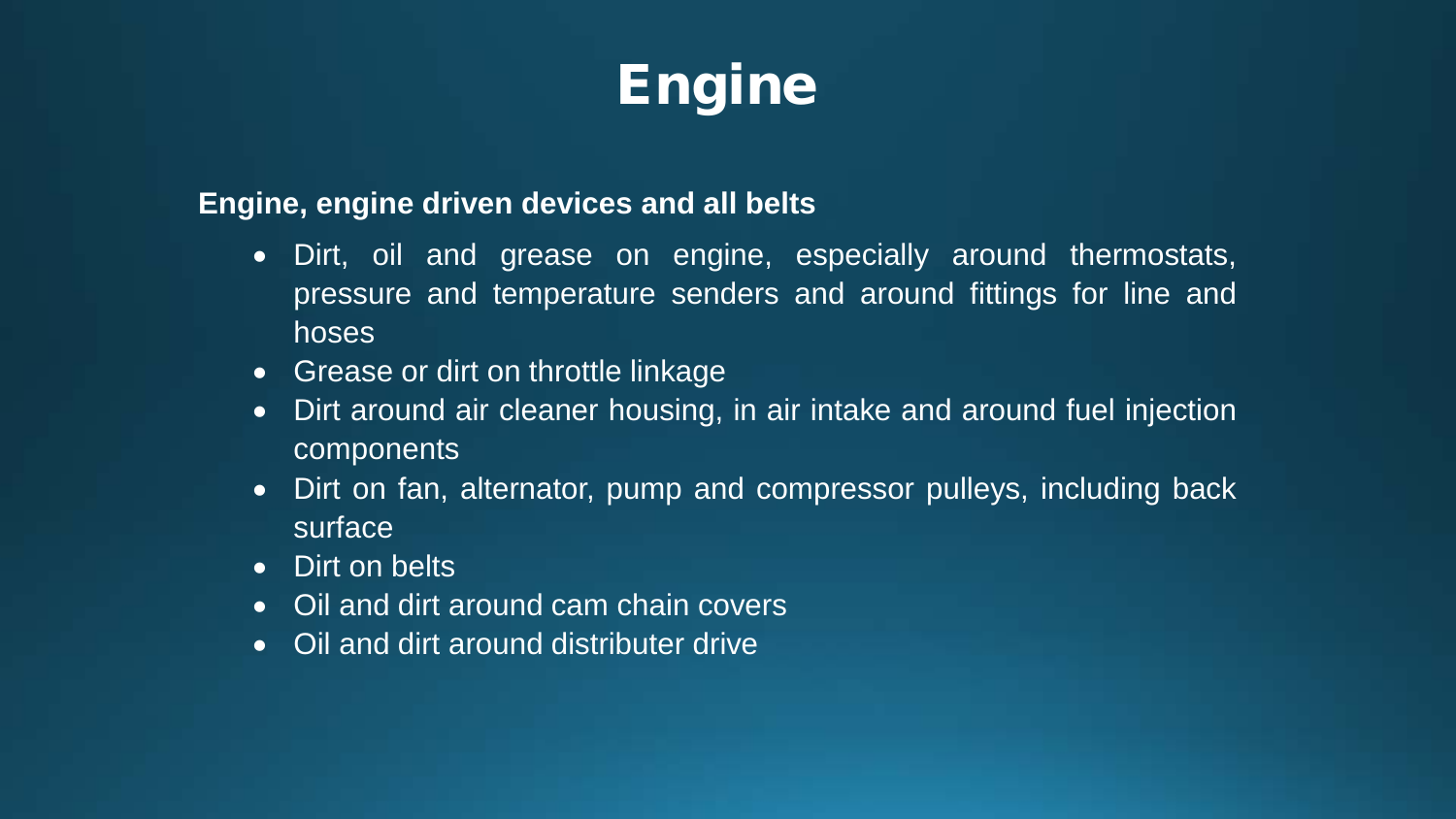#### ENGINE SHEET METAL

#### Sheet metal, heat shields, splash pan and radiators as applicable

- Dirt on any sheet metal pan around engine
- Dirt around any engine sheet metal mounting brackets
- Dirt and insects in radiator, intercooler or air conditioner condenser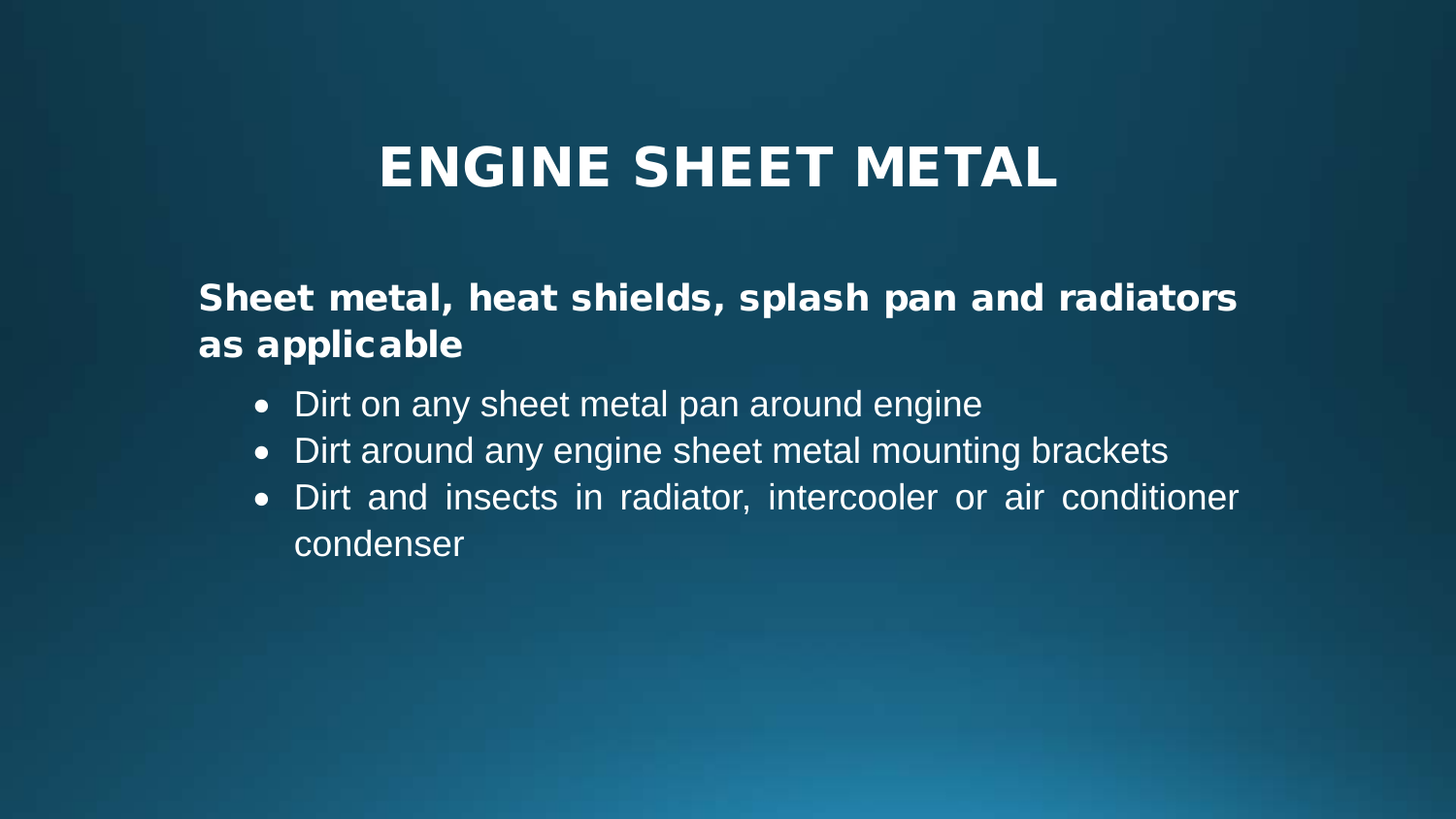#### COMPARTMENT WALLS

#### Engine compartment walls including firewall and interior side panels, oil filler cap and neck

- Dirt on sidewalls and firewall
- Condition of any sound insulating pad
- Oil on filter, oil filler neck and cap
- Dirt around the fuel filter housing if mounted on sidewall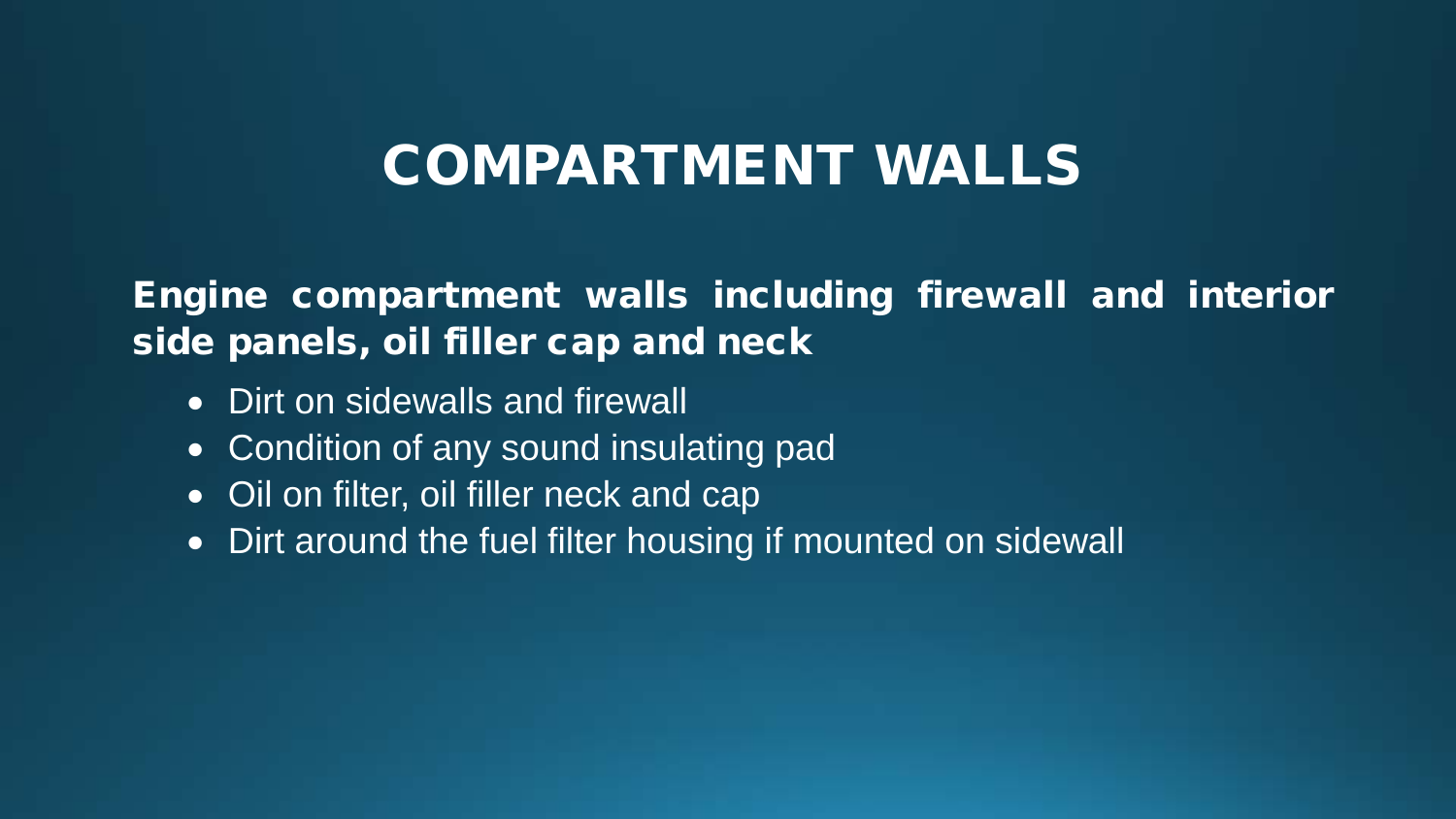#### UNDERSIDE OF ENGINE COMPARTMENT LID

#### Underside of engine compartment lid and its mating surfaces

- Dirt underneath deck lid and inside any open lips around the underside edges
- Dirt, insects and debris inside any grill in deck lid
- Grease and dirt in hinges and gas struts
- Grease and dirt in latch pin and in latch mechanism
- Dirt and grease in retractable spoiler mechanism
- Dirt in depression around engine compartment into which the deck lid fits
- Dirt or defects in any weather stripping or rubber trim around edges of compartment or underside of lid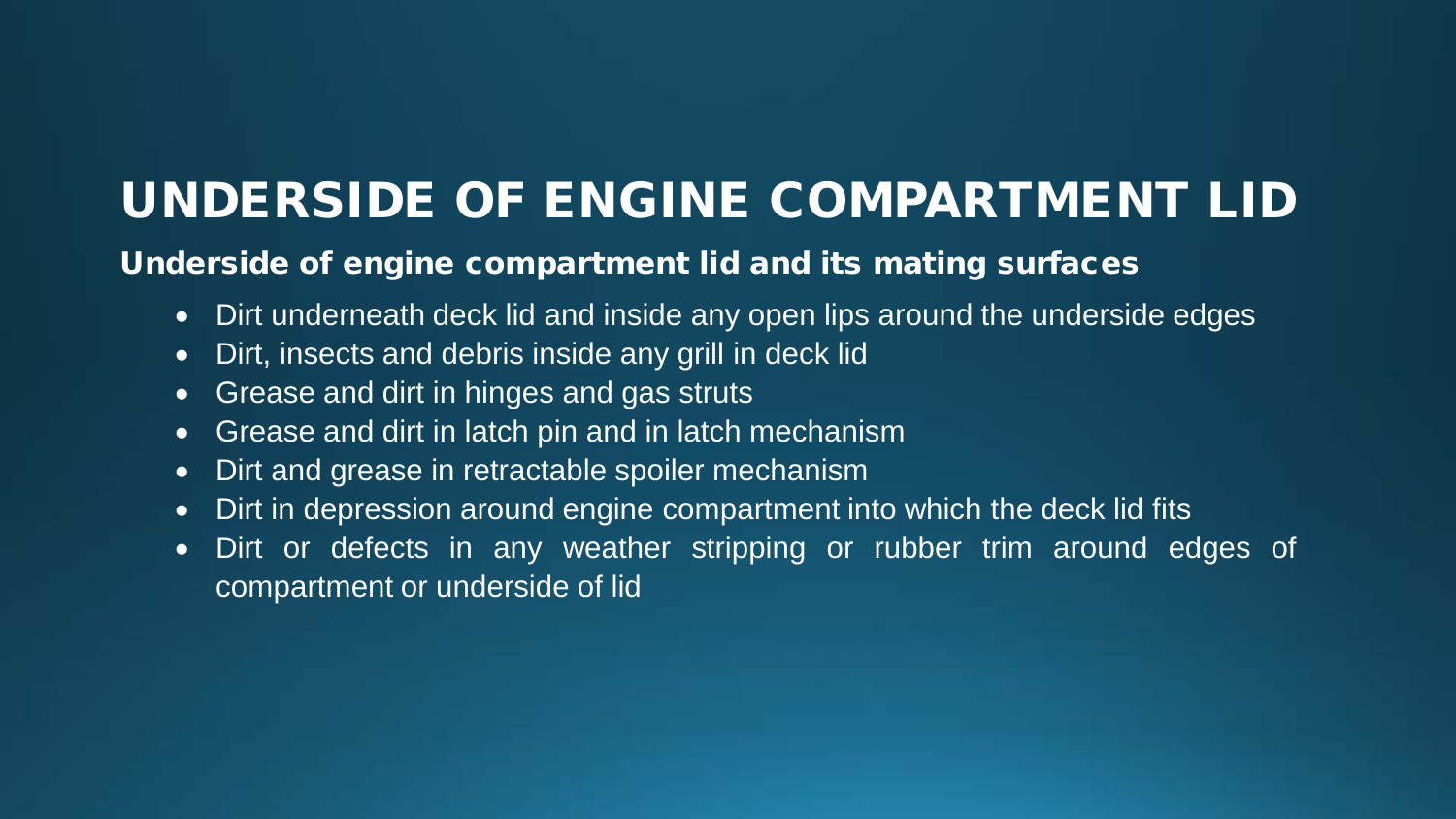## WIRING & ELECTRICAL

Wiring and other electrical components, excluding the battery

- Dirt and grease on electrical and relay panels and fuse blocks in engine compartment
- Dirt and grease on wiring harness and ignition wires
- Dirt and grease on generator or alternator